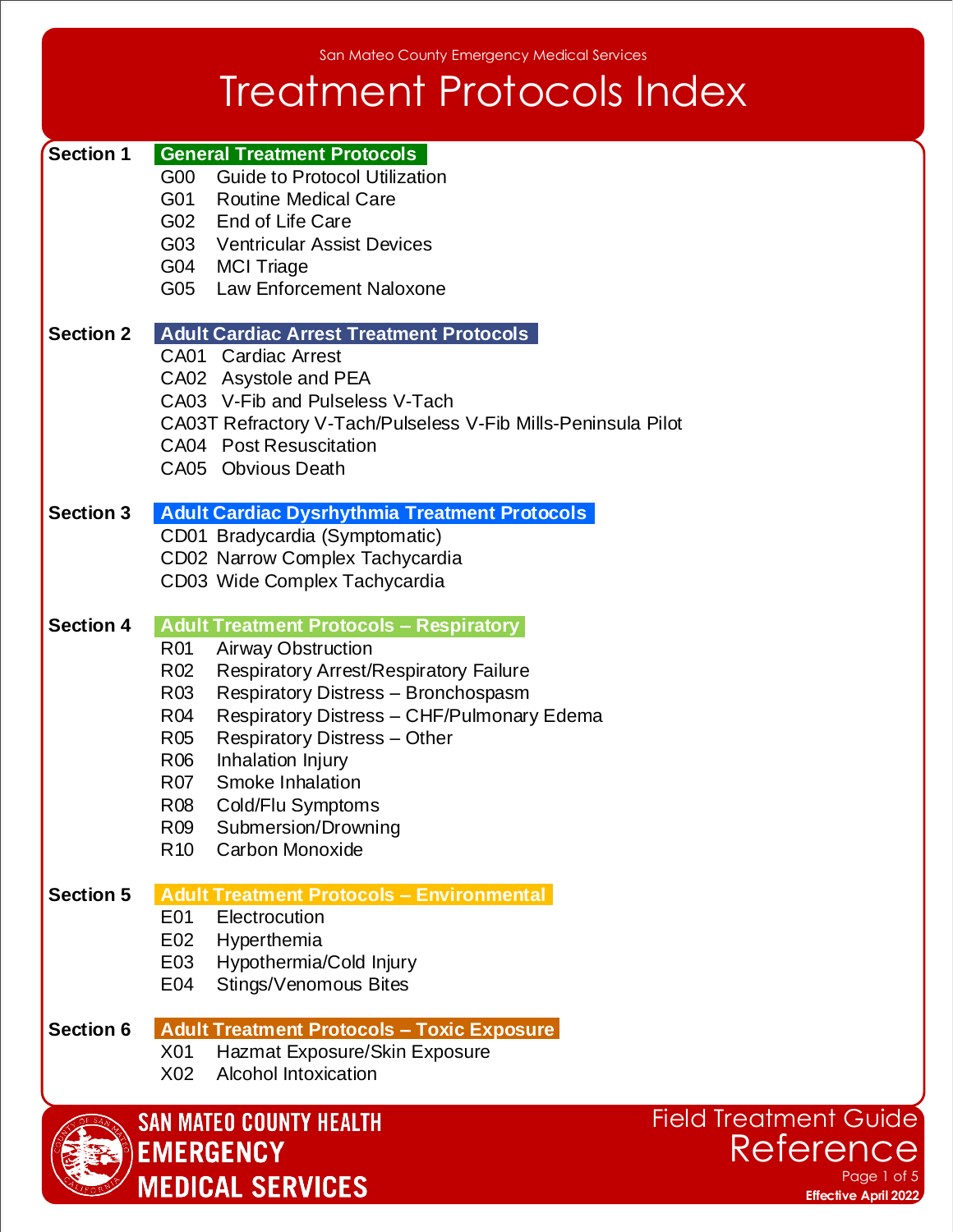San Mateo County Emergency Medical Services

#### Treatment Protocols Index

| <b>Section 6</b> |            | Adult Treatment Protocols - Toxic Exposure (cont.) |
|------------------|------------|----------------------------------------------------|
|                  |            | X03 Overdose/Poisoning/Ingestion                   |
|                  |            | X04 Dystonic Reaction                              |
|                  |            | X05 Hyperactive Delirium                           |
|                  |            |                                                    |
| <b>Section 7</b> |            | <b>Adult Treatment Protocols - Behavioral</b>      |
|                  | <b>B01</b> | <b>Behavioral/Psychiatric Crisis</b>               |
| <b>Section 8</b> |            | <b>Adult Treatment Protocols - Medical</b>         |
|                  | A01        | Abdominal Pain/Problems (GI/GU)                    |
|                  | A02        | <b>Allergic Reaction</b>                           |
|                  | A03        | Anaphylaxis                                        |
|                  | A04        | Altered Level of Consciousness (ALOC)              |
|                  |            | A05 Chest Pain - Not Cardiac                       |
|                  |            | A06 Chest Pain - STEMI                             |
|                  |            | A07 Chest Pain - Suspected Cardiac                 |
|                  | A08        | Childbirth (Mother)                                |
|                  | A09        | Diarrhea                                           |
|                  |            | A10 Dizziness/Vertigo                              |
|                  |            | A11 ENT/Dental Problem - Unspecified               |
|                  |            | A12 Epistaxis                                      |
|                  | A13        | Eye Problem - Unspecified                          |
|                  | A14        | Fever                                              |
|                  |            | A15 General Weakness                               |
|                  |            | A16 Genitourinary Disorder - Unspecified           |
|                  | A17        | Hyperglycemia                                      |
|                  | A18        | Hypoglycemia                                       |
|                  | A19        | Hypertension                                       |
|                  | A20        | Hypotension                                        |
|                  | A21        | Lower GI Bleeding                                  |
|                  | A22        | Nausea/Vomiting                                    |
|                  |            | A23 No Medical Complaint                           |
|                  | A24        | Non-traumatic - Body Pain                          |
|                  | A25        | Non-traumatic - Extremity Pain/Swelling            |
|                  | A26        | Non-traumatic - Headache                           |
|                  | A27        | Palpitations                                       |
|                  | A28        | <b>Pregnancy Complications</b>                     |
|                  | A29        | Pregnancy/Labor                                    |
|                  | A30        | Seizure - Active                                   |
|                  | A31        | Seizure - Post                                     |
|                  | A32        | Sepsis                                             |
|                  | A33        | <b>Shock</b>                                       |



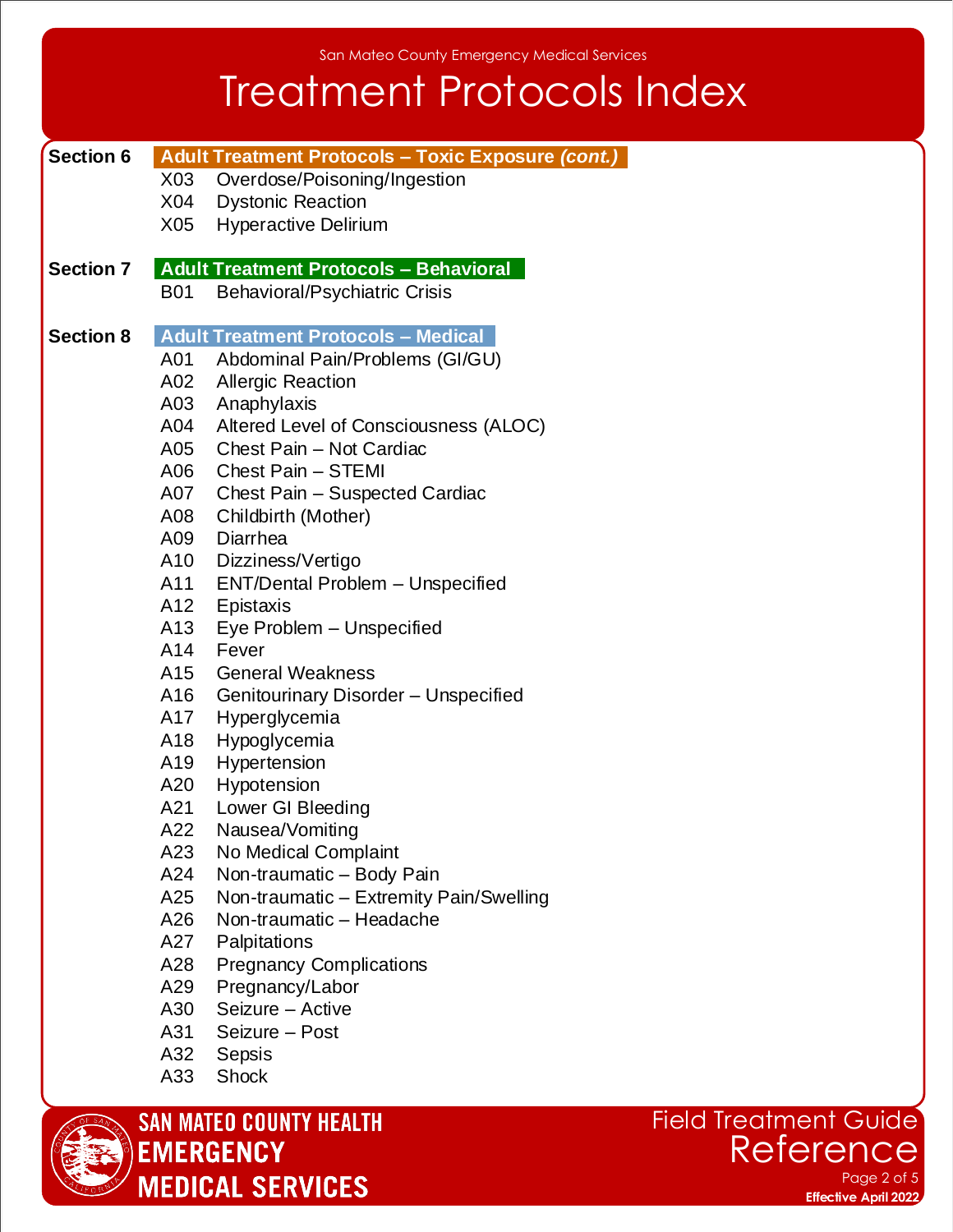San Mateo County Emergency Medical Services

# Treatment Protocol Index

| PE02 Pediatric Hyperthermia<br>PE03 Pediatric Hypothermia/Cold Injury<br>PE04 Pediatric Stings/Envenomations<br><b>Section 13 Pediatric Treatment Protocols - Toxic Exposure</b><br>PX01 Pediatric Hazmat Exposure/Skin Exposure<br>PX02 Pediatric Alcohol Intoxication<br>PX03 Pediatric Overdose/Poisoning/Ingestion<br>PX04 Pediatric Dystonic Reaction<br><b>SAN MATEO COUNTY HEALTH</b><br><b>EMERGENCY</b> | <b>Field Treatment Guide</b><br>Reference                                                                                                                                                                                                                                              |
|------------------------------------------------------------------------------------------------------------------------------------------------------------------------------------------------------------------------------------------------------------------------------------------------------------------------------------------------------------------------------------------------------------------|----------------------------------------------------------------------------------------------------------------------------------------------------------------------------------------------------------------------------------------------------------------------------------------|
|                                                                                                                                                                                                                                                                                                                                                                                                                  |                                                                                                                                                                                                                                                                                        |
|                                                                                                                                                                                                                                                                                                                                                                                                                  |                                                                                                                                                                                                                                                                                        |
|                                                                                                                                                                                                                                                                                                                                                                                                                  |                                                                                                                                                                                                                                                                                        |
|                                                                                                                                                                                                                                                                                                                                                                                                                  |                                                                                                                                                                                                                                                                                        |
|                                                                                                                                                                                                                                                                                                                                                                                                                  |                                                                                                                                                                                                                                                                                        |
| <b>PE01</b> Pediatric Electrocution                                                                                                                                                                                                                                                                                                                                                                              |                                                                                                                                                                                                                                                                                        |
| PR10 Pediatric Carbon Monoxide                                                                                                                                                                                                                                                                                                                                                                                   |                                                                                                                                                                                                                                                                                        |
| PR08 Pediatric Cold/Flu Symptoms<br>PR09 Pediatric Submersion/Drowning                                                                                                                                                                                                                                                                                                                                           |                                                                                                                                                                                                                                                                                        |
| PR06 Pediatric Inhalation Injury<br><b>PR07 Pediatric Smoke Inhalation</b>                                                                                                                                                                                                                                                                                                                                       |                                                                                                                                                                                                                                                                                        |
| PR04 Pediatric Respiratory Distress - CHF/Pulmonary Edema<br>PR05 Pediatric Respiratory Distress - Other                                                                                                                                                                                                                                                                                                         |                                                                                                                                                                                                                                                                                        |
| PR02 Pediatric Respiratory Arrest/Respiratory Failure<br>PR03 Pediatric Respiratory Distress - Bronchospasm                                                                                                                                                                                                                                                                                                      |                                                                                                                                                                                                                                                                                        |
| <b>Pediatric Treatment Protocols - Respiratory</b><br>PR01 Pediatric Airway Obstruction/Choking                                                                                                                                                                                                                                                                                                                  |                                                                                                                                                                                                                                                                                        |
| PD03 Pediatric Tachycardia (Unstable)                                                                                                                                                                                                                                                                                                                                                                            |                                                                                                                                                                                                                                                                                        |
| PD01 Pediatric Bradycardia                                                                                                                                                                                                                                                                                                                                                                                       |                                                                                                                                                                                                                                                                                        |
|                                                                                                                                                                                                                                                                                                                                                                                                                  |                                                                                                                                                                                                                                                                                        |
| <b>PC04 Pediatric Post Resuscitation</b><br>PC05 Pediatric Obvious Death                                                                                                                                                                                                                                                                                                                                         |                                                                                                                                                                                                                                                                                        |
| PC02 Pediatric Asystole and PEA<br>PC03 Pediatric V-Fib and Pulseless V-Tach                                                                                                                                                                                                                                                                                                                                     |                                                                                                                                                                                                                                                                                        |
| <b>Pediatric Cardiac Arrest Treatment Protocols</b><br><b>PC01 Pediatric Cardiac Arrest</b>                                                                                                                                                                                                                                                                                                                      |                                                                                                                                                                                                                                                                                        |
| A37 Vaginal Bleeding                                                                                                                                                                                                                                                                                                                                                                                             |                                                                                                                                                                                                                                                                                        |
| A35 Syncope/Near Syncope                                                                                                                                                                                                                                                                                                                                                                                         |                                                                                                                                                                                                                                                                                        |
| Stroke/CVA/TIA<br>A34                                                                                                                                                                                                                                                                                                                                                                                            |                                                                                                                                                                                                                                                                                        |
|                                                                                                                                                                                                                                                                                                                                                                                                                  | Adult Treatment Protocols - Medical (cont.)<br>A34T Stroke/CVA/TIA - Mobile Stroke Unit<br>A36 Upper GI Bleeding<br><b>Pediatric Cardiac Dysrhythmia Treatment Protocols</b><br>PD02 Pediatric Tachycardia (Stable)<br><b>Section 12 Pediatric Treatment Protocols - Environmental</b> |

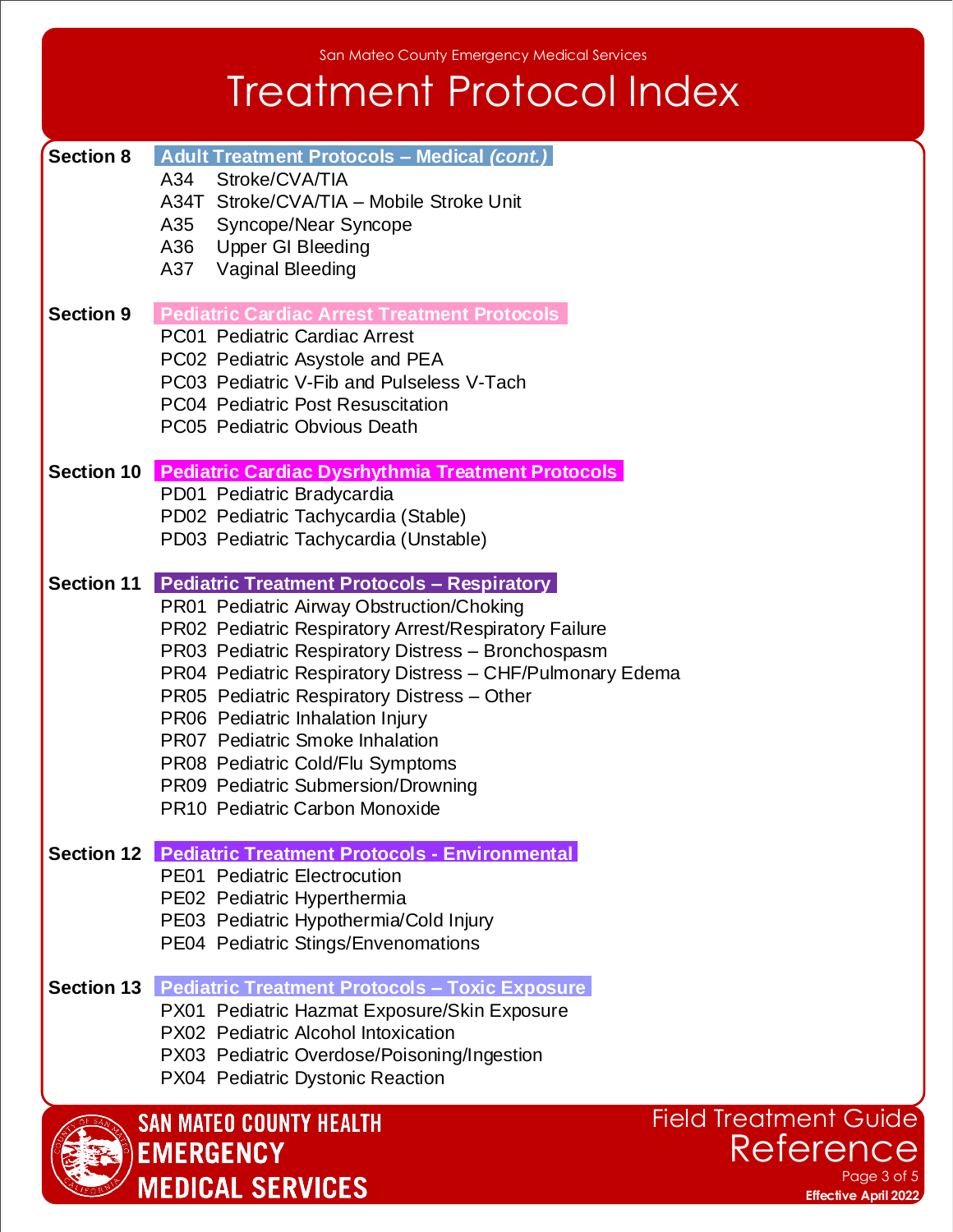### Treatment Protocol Index

- **Section 13 Pediatric Treatment Protocols Toxic Exposure** PX05 Pediatric Hyperactive Delirium
- **Section 14 Pediatric Treatment Protocols – Behavioral** PB01 Pediatric Behavioral/Psychiatric Crisis
- **Section 15 Pediatric Treatment Protocols – Medical** 
	- P01 Pediatric Abdominal Pain/Problems (GI/GU)
	- P02 Pediatric Allergic Reaction
	- P03 Pediatric Anaphylaxis
	- P04 Pediatric ALOC (Not Hypoglycemia or Seizure)
	- P05 Pediatric Brief Resolved Unexplained Event (BRUE)
	- P06 Pediatric Chest Pain Not Cardiac
	- P07 Pediatric Diarrhea
	- P08 Pediatric Dizziness/Vertigo
	- P09 Pediatric ENT/Dental Problem Unspecified
	- P10 Pediatric Epistaxis
	- P11 Pediatric Eye Problem Unspecified
	- P12 Pediatric Fever
	- P13 Pediatric General Weakness
	- P14 Pediatric Genitourinary Disorder, Unspecified
	- P15 Pediatric Hyperglycemia
	- P16 Pediatric Hypoglycemia
	- P17 Pediatric Hypertension
	- P18 Pediatric Hypotension
	- P19 Pediatric Lower GI Bleeding
	- P20 Pediatric Nausea/Vomiting
	- P21 Pediatric No Medical Complaint
	- P22 Pediatric Non-traumatic Body Pain
	- P23 Pediatric Non-traumatic Extremity Pain/Swelling
	- P24 Pediatric Non-traumatic Headache
	- P25 Pediatric Palpitations
	- P26 Pediatric Seizure Active
	- P27 Pediatric Seizure Post
	- P28 Pediatric Shock
	- P29 Pediatric Stroke/CVA/TIA
	- P30 Pediatric Syncope/Near Syncope
	- P31 Pediatric Upper GI Bleeding
	- P32 Pediatric Vaginal Bleeding